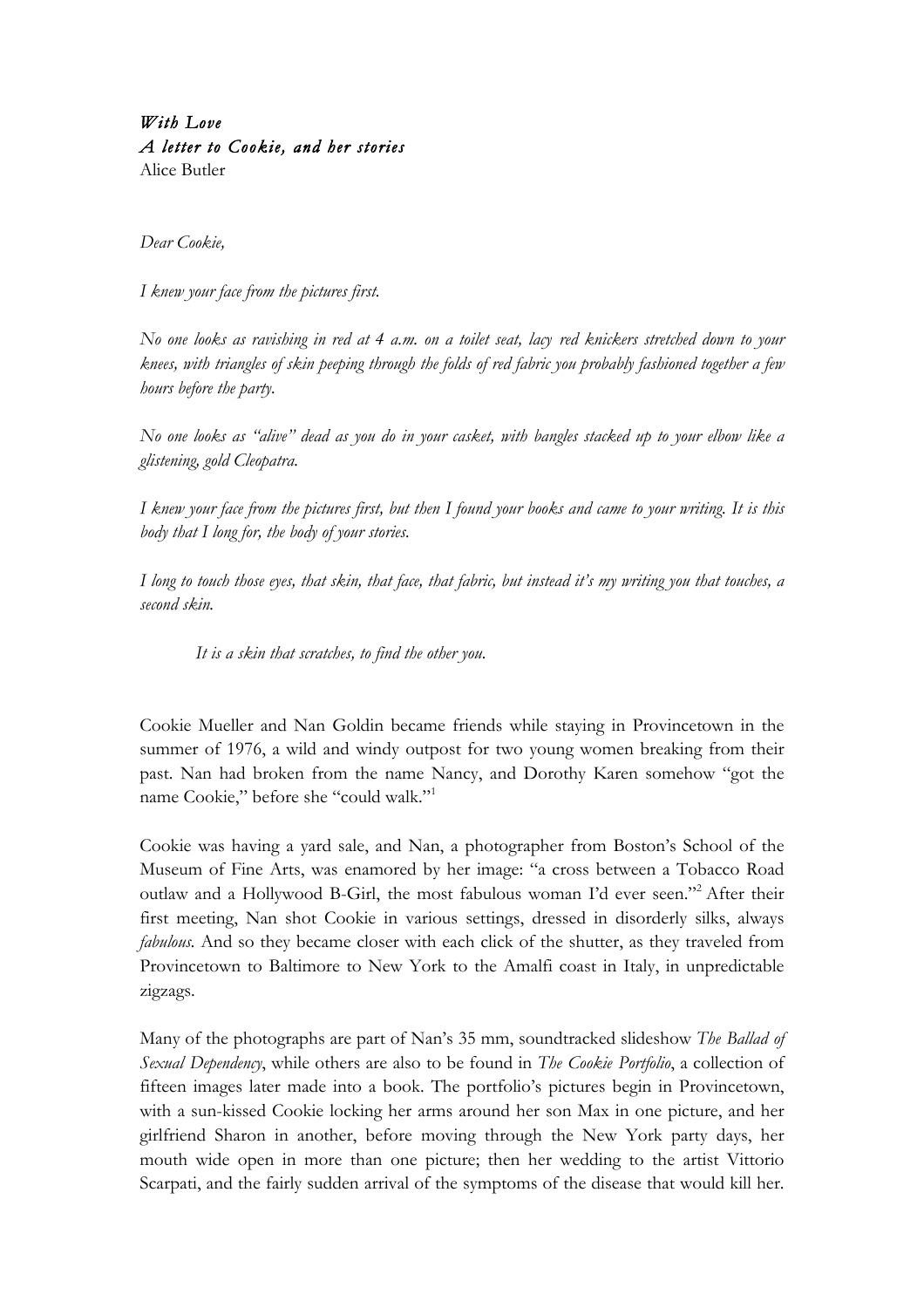Her face becomes less clear, as the carefree cackle fades with stroke-induced pain. In many of the later photographs, we see her only in profile, in shadow, or abstracted by the scans of an X-ray machine. Nan's final picture of "Cookie" is of her empty apartment on New York's Bleecker Street: with no body present, it is the striped sofa that remains, framed by framed portraits, and the pointless stuff of the living.

Aged just forty, Cookie died from AIDS-related illness on November 10, 1989, just a few weeks before Nan took this picture, and just eight weeks after her husband, Vittorio. She missed the opening of Nan's "Witnesses: Against Our Vanishing" exhibition at Artists Space in New York, featuring Vittorio's drawings, as well as works by David Wojnarowicz, Mark Morrisroe, and Philip-Lorca diCorcia. The catalogue reprinted Cookie's text "A Last Letter," published a year earlier in the second issue of *City Lights Review*. As Nan Goldin writes in her introduction: "One of the writers for this catalogue has become too sick to write,"<sup>3</sup> and so, the title of Cookie's text became more prophetic, more painful, with time, as her death mirrored the fate of those to whom she was writing.

In it, she writes *in memoriam* to her friends, now dead as a result of the epidemic, and the pitiful care from the state:

*Each friend I've lost was an extraordinary person, not just to me, but to hundreds of people who knew their work and their fight. These were the kind of people who lifted the quality of all our lives, their war was against ignorance, the bankruptcy of beauty, and the truancy of culture. These were people who hated and scorned pettiness, intolerance, bigotry, mediocrity, ugliness, and spiritual myopia; the blindness that makes life hollow and insipid was unacceptable. They tried to make us see.*<sup>4</sup>

Cookie has helped me see; she has helped me *write* through seeing. For so long she has been historicized by the image, either as the blond and beehived Cookie of John Waters's early films (including *Multiple Maniacs*, *Pink Flamingos*, and *Female Trouble*) or as the Cookie in Nan's photographs: the girl laughing, or the girl clutching a cane, unable to walk because the disease was wasting her.

Born into the suburban enclaves of Baltimore in 1949, Cookie left home while still a teenager. As she writes in "Alien": "I was always leaving. Every time I left I had a different hair color and I would be standing on the porch saying goodbye to the older couple in the living room."5 Dressed in colorful, thrift-shop chaos, her grimy glamour was a perfect match for the oddball love of John Waters's Baltimore Dreamlanders, whose alien arms she fell into when she "accidentally broke into show bizz."<sup>6</sup> An underground film career, together with all kinds of part-time jobs, from dealing drugs to working in a fish factory to designing clothes, saw her through the heady days of the 1970s. 7

When she moved to New York in 1976, Cookie jumped into the downtown art world, what Robert Siegle has called "an alternative community but not an alternative state," in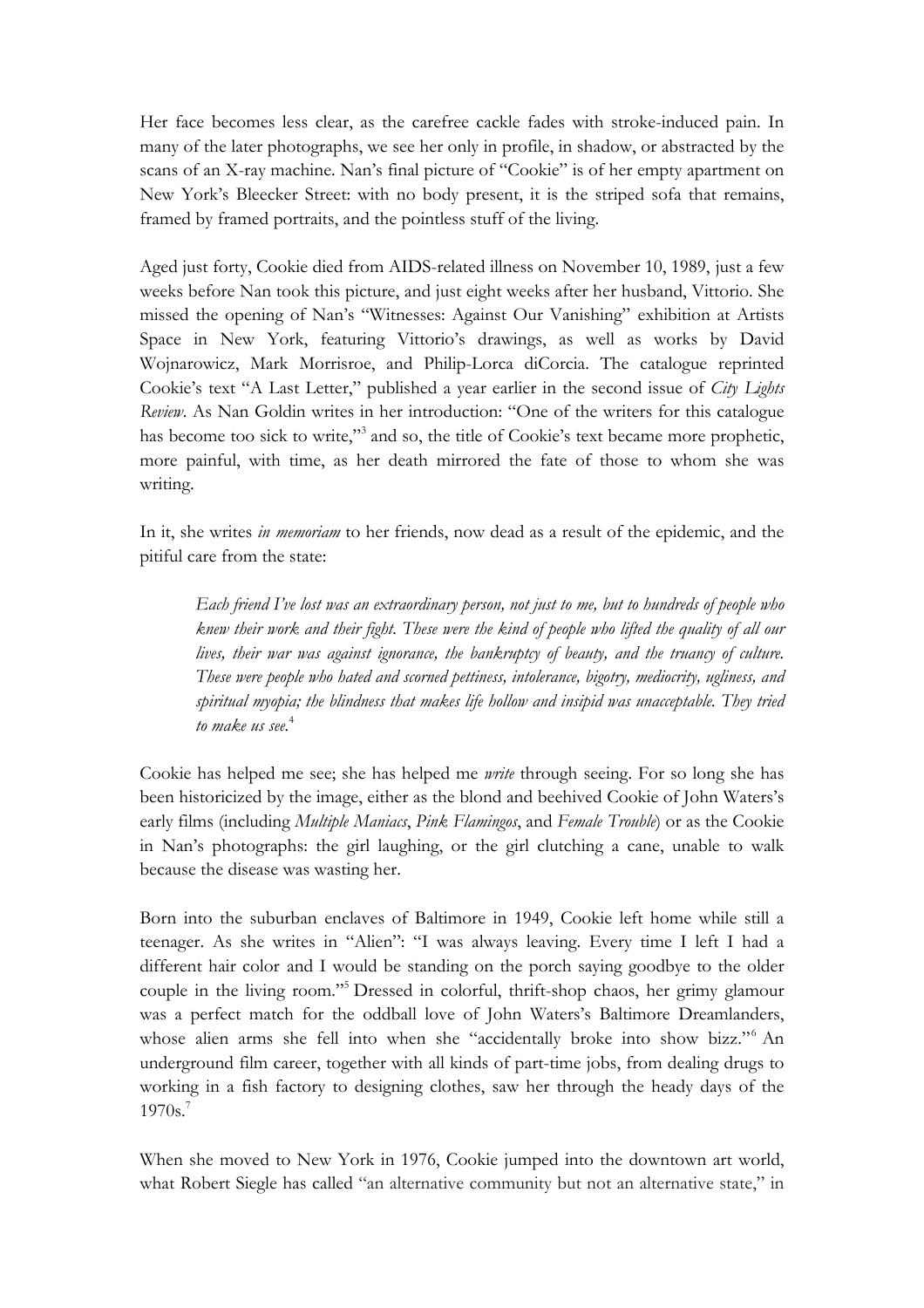which painting, performance, film, sculpture, and writing became a permeable mesh of activity.8 Cookie wrote candidly about the artists she loved for Annie Flanders's *Details*  magazine, writing about her friends, the artists Keith Haring, Robert Mapplethorpe, and Jean-Michel Basquiat, whose death became the subject of Cookie's November 1988 "Art and About" column-cum-memorial. "The host of the party looked sad," she wrote. "He was sitting in the corner on the gray wall-to-wall industrial carpeting watching his shimmering, gilded, celebrated guests with his sloe eyes full of apathy and his oft-kissed lips frozen into a disingenuous smile."<sup>9</sup>

For the artists and writers of Cookie's scene, dwelling in the murky "abyss of the Lower East Side tunnel of tenements," downtown New York in the 1980s was its venues— ABC No Rio and Area, the Mudd Club and Saint Mark's Church—and Cookie, in a sense, was New York.<sup>10</sup> She came out of the clubs at 7 a.m., and then went back to read in them twelve hours later, with figures such as Eileen Myles, Joe Brainard, Kathy Acker, and Gary Indiana. Billy Sullivan's photograph of her pissing outside a club with her back turned—wearing a full-length black coat, ankles slid into white stilettos—is suggestive of this history, and a suggestion of what was to come: the stigmatized fear of bodily fluids that would leave sick communities neglected and maltreated. The "AIDS Coalition to Unleash Power," also known as ACT UP, was a direct action group established in the spring of 1987 to fight for improved legislation, education, medical research, and treatment for AIDS patients. Protesting the government's treatment of the infected as a harmful and deviant "object of scrutiny," ACT UP staged public demonstrations and politicized the funerals of those who had died of AIDS.<sup>11</sup> Artist and ACT UP activist David Wojnarowicz writes in his contribution to the "Witnesses" catalogue: "I imagine what it would be like if friends had a demonstration each time a lover or friend or stranger died of AIDS."<sup>12</sup>

The scrutiny I bestow on Cookie is written from love. With Nan's pictures of her showing a life in discontinuous fragments, I turn to Cookie's writing: let us focus on the life-writing performances she enacted in words while alive, rather than the prologue of death that these photographs tantalize.

When I look at the photograph of Cookie's empty apartment, I try to imagine the ephemera of writing strewn across the floor, *outside* the camera's frame. The scattered fragments of plays, poems, stories, and novels. I picture her hands moving feverishly across the typewriter, after making loose, intimate scribbles in her notebooks. I picture her body *writing*, as the seduced, and the seducer.

Writing to the author in Cookie is a way of letting her touching texts speak anew. It is a way of saying that her words touch me in a way that no other writer's words have before, an embodied relationship that has only one cause: the loving mesh of correspondence. It is a protest of sorts, an activist scream at the society of hate that, to borrow the words of Eve Kosofsky Sedgwick (speaking of the art critic Craig Owens, dead from AIDS in 1990, and whose memorial was held at Artists Space), "finally found it (to put it no more strongly than this) so possible, so little painful to let" her die.<sup>13</sup>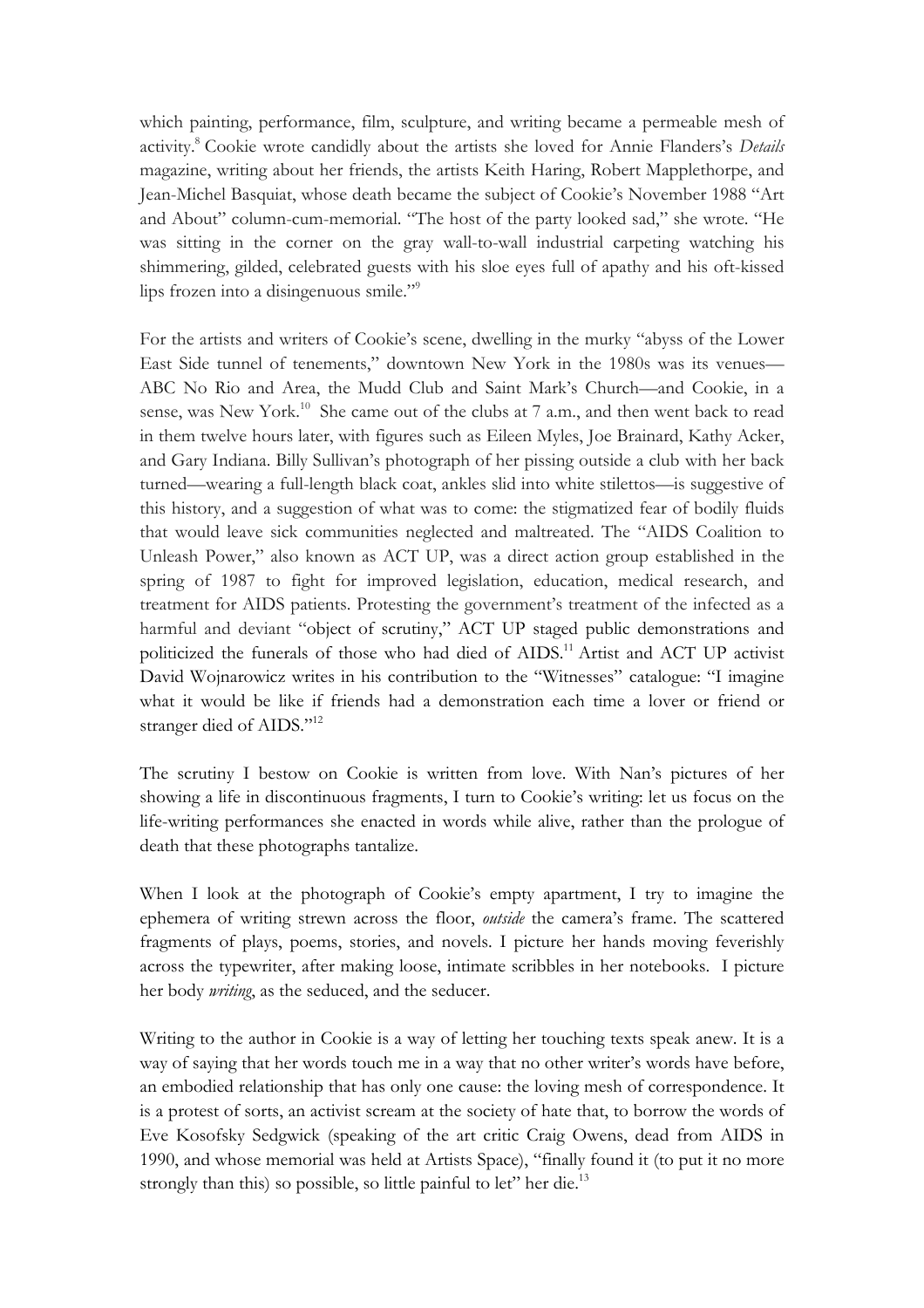I don't wish to simply ignore the photographs, and the laughter and loss they document, but I want to know how Cookie performed those narratives in her own writing when alive, before she was robbed of her future by the epidemic. I am the reparative reader, writing from love. As Sedgwick writes: "Hope, often a fracturing, even a traumatic thing to experience, is among the energies by which the reparatively positioned reader tries to organize the fragments and part-objects she encounters or creates."14 As I feel for Cookie's body in writing fragments, hers and mine, I claim her in correspondence in order to enable a reclaiming of her work that might begin to understand her writing alongside (not after, or not without) her life cut short.

*Walking through Clear Water in a Pool Painted Black* was the first major collection of Cookie's stories to be published, when Chris Kraus picked it up, after no one else would, as the first in her Native Agents series for Semiotext(e).15 Alongside Ann Rower's *If You're a Girl*, Cookie's book would launch in spring 1990, and so she missed it, with Richard Hell and Sharon Niesp reading in her place at the New York venue Quick! (formerly the club Area) on March 21, 1990.

Arranged chronologically, *Walking through Clear Water in a Pool Painted Black* comprises life stories from 1964 to 1989 that flirt with what once occurred: from Baltimore high school lust and a San Francisco peyote ceremony to an attempted rape in Maryland and a house fire in British Columbia. It is not so much the craziness of her tales that I find seductive, as the language and laughter with which she chooses to relay them. A lover of metaphor, her figurative sentences waver from haunting image ("There was no moon. The sky was like black cotton batting that felt like walking through clear water in a pool painted black.") to hilarious comparison, as when she raucously writes of the trauma of the attempted rape with affective young-girl innocence: "I felt very proud that I had melted so well into the underbrush, just like Bambi."16

If we take Cookie for her (written) word, she came to writing as a child ("I started writing when I was six and then never stopped completely."), later experimenting with a self-published novel around the time she hit puberty. She describes this stealthy act in cataloguing: "I wrote a novel when I was twelve and put it in cardboard and Saran Wrap, took it to the library and put it on the shelves in the correct alphabetical order."17 It is possible Cookie's zine-like novel was the last long-form narrative she would piece together, in spite of her desire to write another one, and see it published. I "want to have a novel written in 2 months time," she wrote on a page in the back of her blue notebook, found in the Serpent's Tail/High Risk Archives at New York University's Fales Library and Special Collections, in which other fragmented attempts at this autobiographical novel, with allusive chapter subtitles, also appear.<sup>18</sup>

Cookie's novelistic desire belongs to an inventory of professional and personal longings, with other writing forms to conquer, and addictions to battle, filling out the numbered list. It is tempting to read Cookie's desire to write a novel as a craving intimately connected to her disease, which would later make writing difficult, eventually impossible.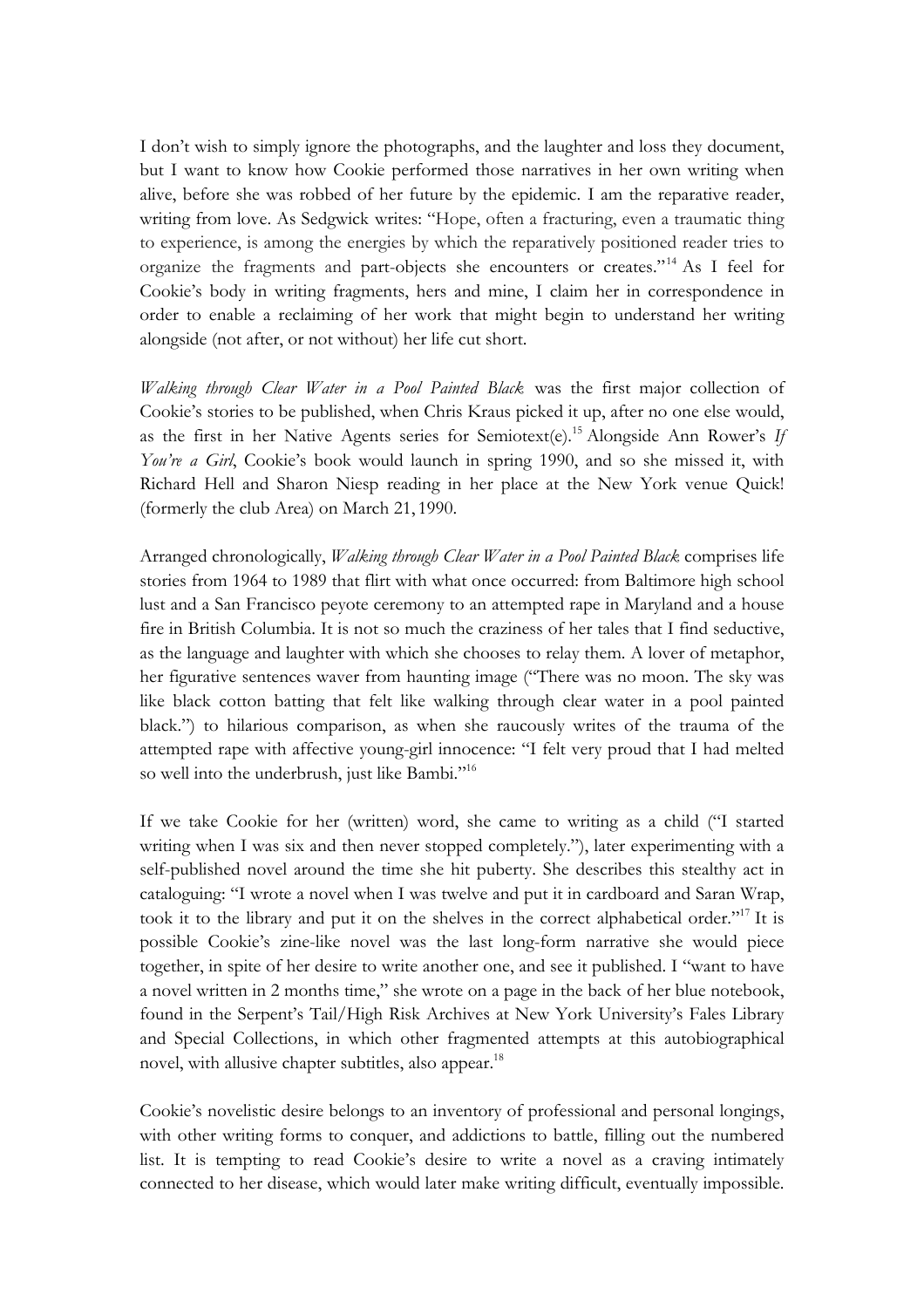But instead of an autobiographical novel, the short stories piled up in ad hoc fragments**,**  a *nearly novel*, amounting to a form she calls, in a note for the "Semiotext" book, "Quazi-Auto-Bio-Etc."19 The many scribbled lists of stories found throughout the archive reveal the desire "to write" above all else, giving way to a life in textual pieces.

Or, as she wrote in a tiny text first published in the chapbook *Garden of Ashes*: "I believe that my short stories are novels for people with short attention spans."**<sup>20</sup>** It's from one of the little Hanuman Books that has Cookie's face printed on its cover (like her *Fan Mail, Frank Letters, and Crank Calls* of 1988), her yellow hair matched by a yellow border, and a black ribbon tied around her neck. Founded by editor Raymond Foye and painter Francesco Clemente, the press published tiny, colorful books (only three by four inches) that promoted avant-garde writing by authors and poets such as Bob Flanagan, Eileen Myles, and Gary Indiana.

Cookie's stories soar beyond their small scale, helping us to look and love closely, and to feel free and write freely. As Denise Duhamel wrote in a poem about Cookie: "Your rib cage lives on as a tree house for adolescent swallows / who, if they've never had a chance to rebel, do now."21 Cookie's short stories, with narratives and forms that express adolescent tendencies, are like these adolescent swallows bursting forth, as rebellious now as they were in writing, helping *my* writing fly as I read her.

Published in downtown zines, artist periodicals, and Hanuman's chapbooks, or performed at live readings in venues such as the Mudd Club (where the toilet-scene photograph with which I started was taken), Cookie's autobiographical short stories might "fail" at the continuity of the novel, but they are illuminated by photographic detail, poetic lyricism, and feminist wit, as she turns the ephemeral autobiographical moment into ephemeral performative writing.<sup>22</sup> It is the passing of time that enables the writer in Cookie to pervert her own autobiography, as seen in the shameless way she writes shame, more specifically the vocation of go-go dancing: "I had decided to topless go-go dance when I first moved to New York from Provincetown. It wasn't something I especially wanted on my resume but I had been casting around, looking for work…something to pay the bills while I was making a start at designing clothes, searching film parts and writing."<sup>23</sup>

Cookie's "Go-Going—New York & New Jersey—1978–79" is stamped with a time and a place, making it into a kind of retrospective diary entry of performed first-person desire. As an ephemeral smattering of textual fragments, the diary—like the letter and the list—is a form favored by the adolescent discovering writing: rapid and unfinished, rebellious in confession. And so I also turn to these forms to find her, to discover the writer in Cookie through the stuff of adolescent writing. The amateur, adolescent writer appropriates these forms as ephemeral outlets for the precarious, perverse expression of desire and love. And Cookie appropriates them, too, as an adult-adolescent, working against the neat order of things, as it relates to gender, sexuality, sickness, and writing.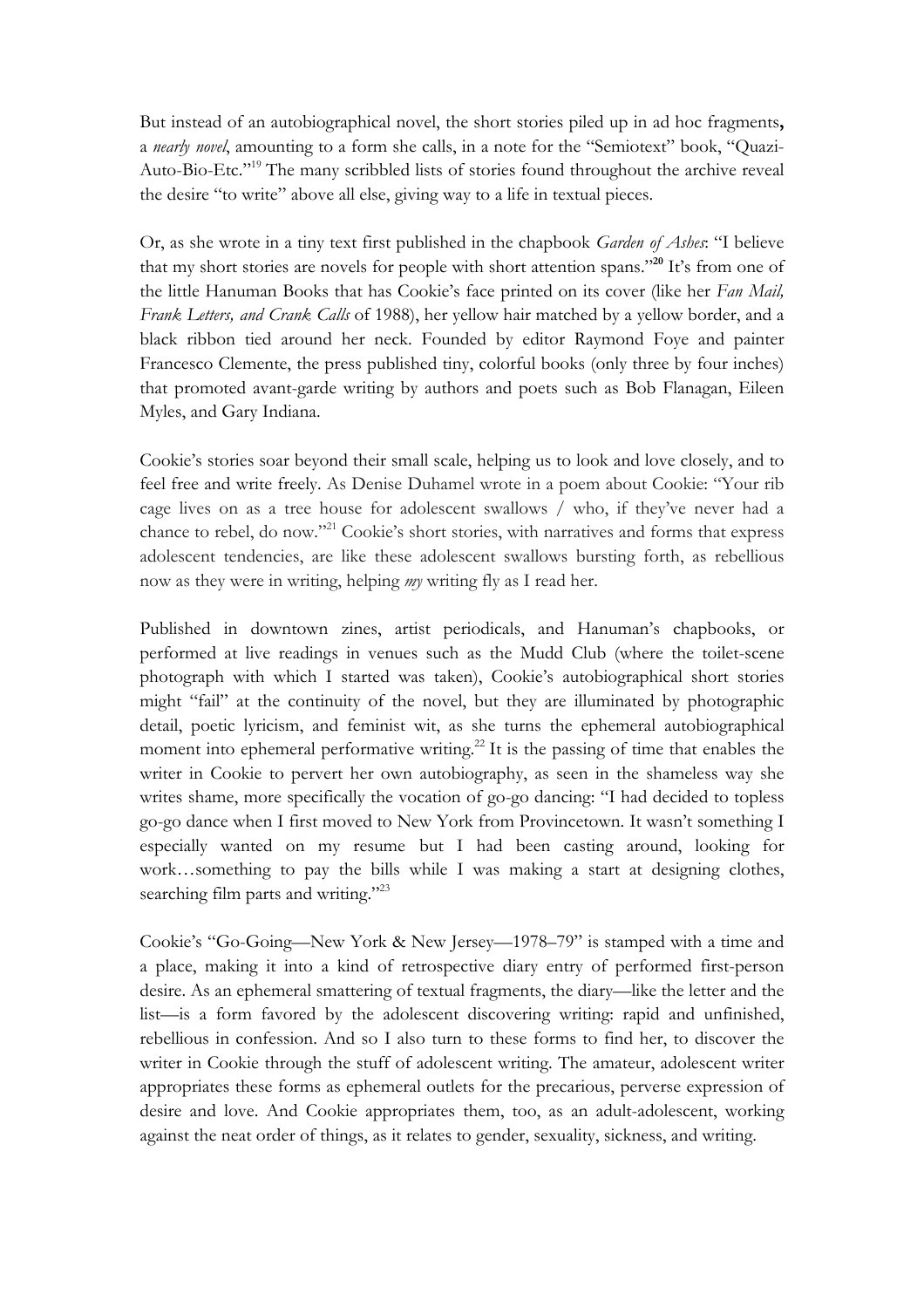It is also possible to read the form of the short story itself, as it is owned and appropriated by Cookie, before her illness and during, as "adolescent." Many of her stories are rooted in her childhood and adolescence, and even those that focus on her later life, her twenties and thirties, remain adolescently charged, in their narratives and forms.

Indeed, when Carol Mavor writes in *Reading Boyishly* that "the adolescent wastes time," yet "when one is old, one panics at the thought of wasting time," the suggestion of a sickened temporality that touches death at the same time it touches youth comes to the fore.24 With the pileup of stories that came thick and fast, Cookie's determination in her later writing to document teen anecdotes suggests a queer temporality that strives for both adolescent brevity and lasting posterity.

Cookie's short stories, with their diaries, lists, and letters, represent the "bit before" the novel, the in-between: the adolescent.

## 1. DIARY

Cookie's diary-stories are littered with raw attachments to personal information, which she subverts in writing with tricksy, feminist laughter. In "Haight-Ashbury — San Francisco — 1967," for example, a story of her West Coast adventures and an LSD capping party gone wrong, Cookie confesses to her adolescent sexual antics in candid storytelling. She remembers passing a "gathering of women" in which the "blond in the center of the group was extolling the virtues of Jimi Hendrix, after having fucked him the night before." "I walked on by," writes Cookie, adding casually, "I'd fucked him the night before she had." <sup>25</sup> The adult-adolescent writer in Cookie appropriates the conversational chatter of the young girl diary in the public, political space of the short story, teasing the reader with its languid, spoken confessions. This sex talk depicts a girladolescent in radical ownership of her own sexuality, but it also reveals a writer in ownership of her past, so that these confessions are not simply spoken, but written, too—in lasting, diary documents of first-person exhibitionism.

## 2. LETTER

Part of the reason why I have sought to get close to Cookie by writing a letter is because that's one of the ways she discovered closeness for herself, as when she prefaced a letter sent to her by her friend Gordon Stevenson (the "last letter" she received from him before he died) with a text that works like an epistolary memorial to him, and to the thousands of others dead from AIDS.<sup>26</sup>

Showing the affective pull of correspondence, Cookie's text becomes an open, public letter to Gordon's singular, private letter, when she writes:

*"It's like wartime now," my aunt told me a few weeks ago. She lived in France during World War II. "You young people are losing friends and relatives just as if it were bullets taking them*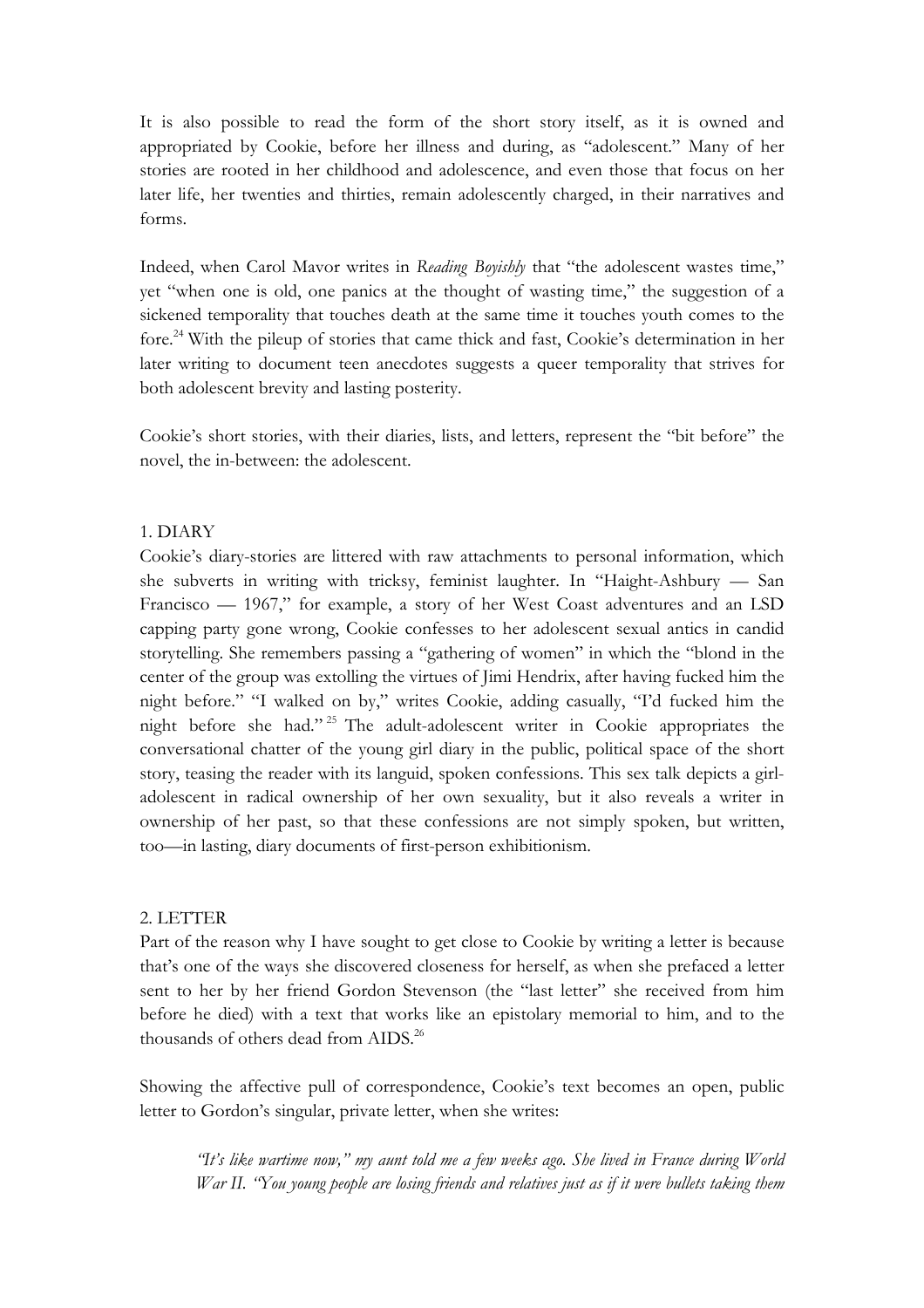*away." She's right, it's a war zone, but it's a different battlefield. It's not bullets that catch these soldiers, and there's no bombs and no gunfire. These people are dying in a whisper.* 27

As she thinks through the bodies of the dead through the living words of her aunt, Cookie's epistolary storytelling is her attempt to increase the volume of this whisper. She writes on behalf of her friends' sick bodies, aching to be remembered in their extended adolescence. She turns to the materiality of Gordon's letter and describes it, makes it a metaphor: "It was the last letter I received from him. He died the day I got it. I still have it, it's all frayed but the message is crisp."28 The epistle is weathered and worn, but its message and meaning are fresh and alive with political energy, in spite of its age. And Cookie's reply sends this energy out into the world with a message just as crisp, just as close, driven by desire, perversity, grief, and love: we must write our deathly intimacies in public to make our sicknesses heard. My letter to Cookie is an imaginary chain in this vital correspondence; I reach for her in writing, to resurrect her whispers.

## 3. LIST

As a doodled indicator of desire, the adolescent's list (often located at the back of a notebook, much like Cookie's) is precarious in its permeability. And it is a form found in her stories, as well as her ephemera, as Cookie, with her artificial lists of clothes and objects, revels in its potential for riotous excess and infinite possibility. In "The Berlin Film Festival — 1981," when Cookie is held at customs to be strip-searched ("carrying hashish, cocaine, MDA and opium, of course in small amounts, just tads really…"), she is specific in the details of what she was wearing, a cumbersome array of things to reduce the "bulk of my suitcase": "tights, leg warmers, over-the-knee boots, a dress, two sweaters, a vest, a leather jacket, various fur pieces and a long black coat."<sup>29</sup> Showing the jumbled chaos of her look, like the faulty, unfashionable adolescent, Cookie makes a joke out of her addiction to clothes with the unbounded form of the list.

In reading Cookie's work, it is possible to see the list as a queer form of multiplicity—an "open mesh," we might call it, to pilfer Sedgwick's phrase in her essay "Queer and Now." As she writes in full: "That's one of the things that "queer" can refer to: the open mesh of possibilities, gaps, overlaps, dissonances and resonances, lapses and excesses of meaning when the constituent elements of anyone's gender, of anyone's sexuality aren't made (or *can't be* made) to signify monolithically."<sup>30</sup> The adolescent's list, as it is played with by Cookie in writing, is open like this mesh, allowing for radical multiplicities. (The relationship between queerness and adolescence is already evident early in Sedgwick's essay, with the much more melancholic recognition that: "I think everyone who does gay and lesbian studies is haunted by the suicides of adolescents.")<sup>31</sup>

The form of the list is aptly used by Cookie in a story about her bisexual adolescence that begins, "I had two lovers and I wasn't ashamed,"32 one lover being Jack and the other being Gloria, whose hairstyles she catalogues like a hysterical archivist: "I watched her hair-dos from the back. Every day they were different: Beehives, Barrelcurls, Air-Lifts, Pixies, flips, French Twists, Bubbles, Doublebubbles."<sup>33</sup> Gloria is the teenage girl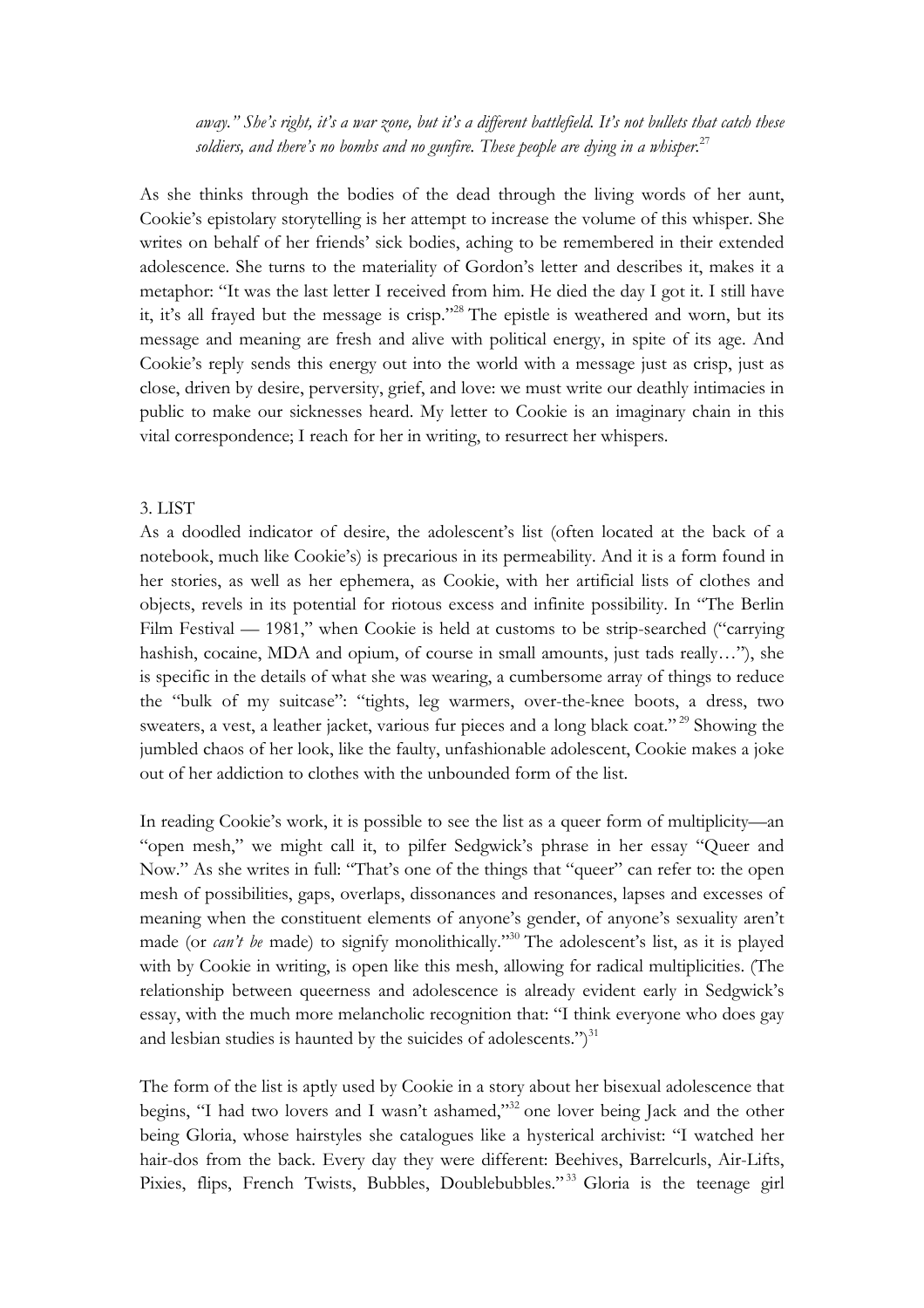collector of hairsprayed images, queer in her awkward artificiality, her riotous multiplicity, her open mesh, which Cookie gives form to with enumerative words.

In 1997, eight years after Cookie's death, High Risk Books published the anthology *Ask Dr. Mueller*. Its epigraph, taken from Cookie's writings, reads:

*Fortunately I am not the first person to tell you that you will never die. You simply lose your body. You will be the same except you won't have to worry about rent or mortgages or fashionable clothes. You will be released from sexual obsessions. You will not have drug addictions. You will not need alcohol. You will not have to worry about cellulite or cigarettes or cancer or AIDS or venereal disease. You will be free.*<sup>34</sup>

Was this something she scribbled on one of the back pages of her notebook, feeling the destructive power of the disease? Another of Cookie's lists, it records her most toxic attachments, the things she loved and the things that made her sick, in her life as a writer and in her life *in* stories.

I go to her writing, to feel her fly.

 

*With love.* 

<sup>1</sup> Cookie Mueller, "My Bio—Notes on an American Childhood," in Cookie Mueller, *Walking through Clear Water in a Pool Painted Black* (New York: Semiotext(e), 1990), p. 137.

<sup>2</sup> Nan Goldin, *I'll Be Your Mirror* (New York: Whitney Museum of American Art, 1996), p. 256. 3 Nan Goldin, "In the Valley of the Shadow," in *Witnesses: Against Our Vanishing* (New York: Artists Space, 1989), p. 5.

<sup>4</sup> Cookie Mueller, "A Last Letter," in *City Lights Review*, no. 2 (1988), p. 51. Earlier versions of this text, of which there are manuscripts in the Serpent's Tail/High Risk Archives, were given the title "Gordon Stevenson," suggesting a much more direct form of obituary. Mueller's preface to Stevenson's letter is shorter, with the focus almost entirely on Stevenson, and Mueller's relationship with him (rather than the AIDS epidemic more widely). In its published versions, it is a text that has gone through many changes. In *City Lights Review*, it is set entirely in roman type; in the Artists Space catalogue, the preface remains in roman but Stevenson's letter has now been set in italics; in the version that would be published posthumously in Semiotext(e)'s *Walking through Clear Water in a Pool Painted Black*, the entire text is in italics. A date has also been added to the title of this last version, "Last Letter—1989." The essay does not even appear in a proofreading copy of this book, perhaps suggesting that its late inclusion was a response to Mueller's death, with the different wording of the title placing greater emphasis on Mueller's authorship, her life and death. Rather than "A Last Letter," it is now "Last Letter—1989," leading us to think of it as Mueller's last letter, her last word.

<sup>5</sup> Cookie Mueller, "Alien," in Cookie Mueller, *Ask Dr. Mueller: The Writings of Cookie Mueller*, ed. Amy Scholder (New York: High Risk Books, 1997), p. 201.<br><sup>6</sup> Cookie Mueller, "Breaking into Show Bizz," in Cookie Mueller, Ask Dr. Mueller, p. 203.

<sup>&</sup>lt;sup>7</sup> As Mueller tells us in the autobiographical text: "Cookie Mueller, born 1949 Baltimore, Maryland," in 'Garden of Ashes' in *Ask. Dr. Mueller*, p. 199. Other jobs featured in the list include: "racehorse walker… go-go dancer… theatre actress, playwright, theatre director, performance artist, house cleaner… credit clerk, barmaid, sailor, high seas cook, film script doctor, herbal therapist, unwed welfare mother, film extra, leg model, watercolorist, and briefly as a barmitzvah entertainer, although I'm not even Jewish." <sup>8</sup> Robert Siegle, *Suburban Ambush: Downtown Writing and the Fiction of Insurgency* (Baltimore: Johns Hopkins

University Press, 1989), p. 3.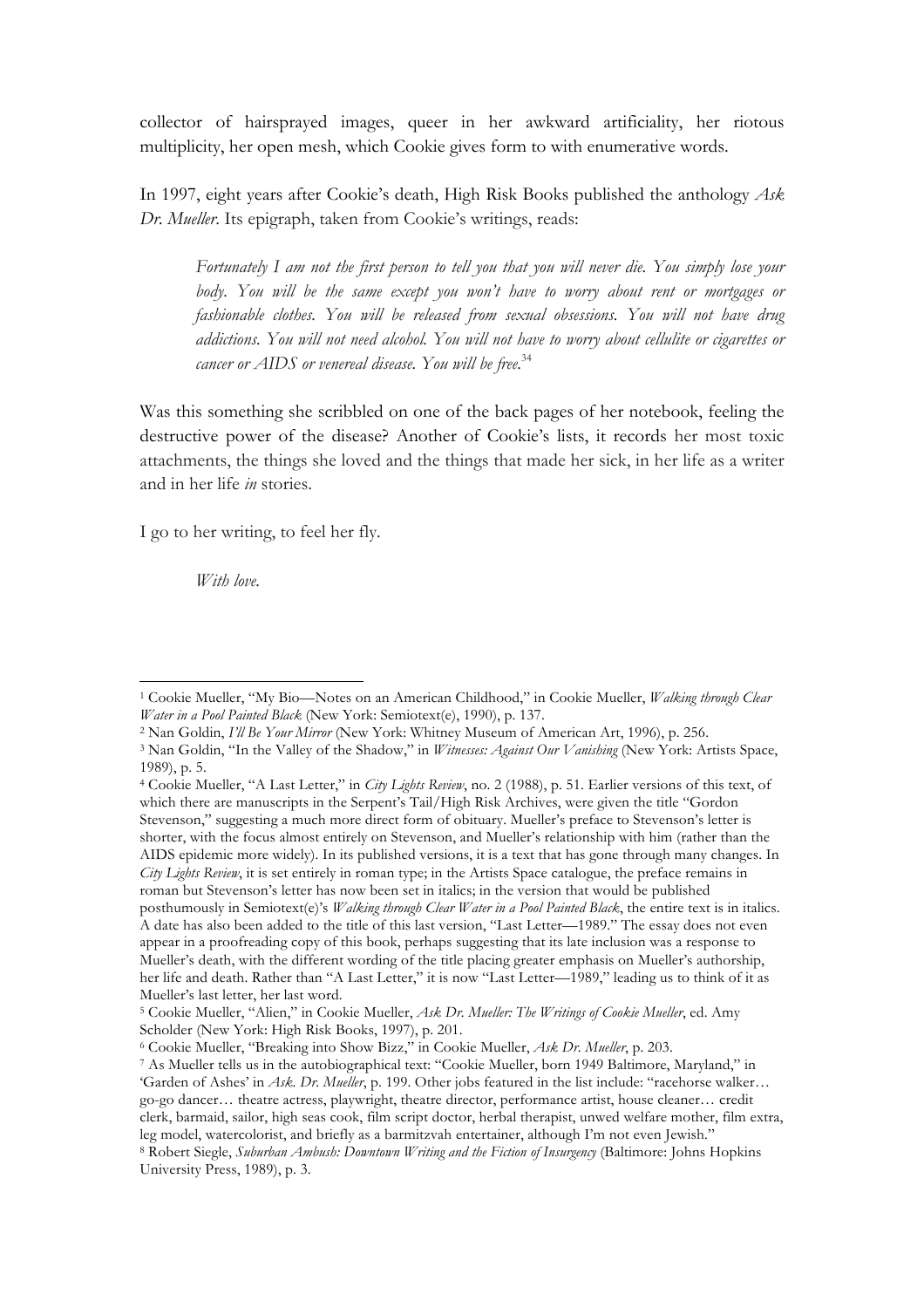<sup>9</sup> Cookie Mueller, "November 1988," in Cookie Mueller, *Ask Dr. Mueller*, p. 285. 10 The quotation is from Cookie Mueller, "Sam's Party—Lower East Side, NYC—1979," in Cookie Mueller, *Walking through Clear Water*, p. 115.<br><sup>11</sup> "Object of scrutiny" is a term from Cindy Patton, "Performativity and Spatial Distinction: The Ends of

AIDS Epidemiology," in Andrew Parker and Eve Kosofsky Sedgwick, eds., *Performativity and Performance*  (New York: Routledge, 1995), p. 188.

<u> 1989 - Andrea Santa Alemania, poeta esperanto-se especial de la propia de la propia de la propia de la propia</u>

<sup>12</sup> David Wojnarowicz, "Post Cards from America: X-Rays From Hell," in *Witnesses*, p. 11. With Wojnarowicz's essay criticizing Cardinal John O'Connor for keeping "safer-sex information off the local television stations … thereby helping thousands and thousands to their unnecessary deaths," and Senator Jesse Helms's attempt "to dismantle the NEA for supporting the work of Andres Serrano and Robert Mapplethorpe," it was the content of the exhibition catalogue, rather than the works on view, that caused the National Endowment for the Arts, under its chair John Frohnmayer, to rescind the grant given to Artists Space for the exhibition. Artists Space director Susan Wyatt challenged the decision with a great deal of support from the artistic community: the grant was partially restored, but to fund only the exhibition, not the catalogue.

<sup>13</sup> Eve Kosofsky Sedgwick, "Memorial for Craig Owens," in Eve Kosofsky Sedgwick*, Tendencies* (Durham, NC: Duke University Press, 1993), p. 105.

<sup>14</sup> Eve Kosofsky Sedgwick, "Paranoid Reading and Reparative Reading; or, You're So Paranoid, You Probably Think This Introduction Is about You," in Eve Kosofsky Sedgwick, ed., *Novel Gazing: Queer Readings in Fiction* (Durham, NC: Duke University Press, 1997), p. 24.<br><sup>15</sup> As Chris Kraus told me in a telephone call on 12 December 2016: "The first book was Cookie Mueller's

*Walking through Clear Water in a Pool Painted Black*, and I didn't know Cookie personally, but I had heard her read at the Poetry Project, when she had already been diagnosed with AIDS. It was an amazing reading, and I'd heard through friends that she really wanted to publish this book, but despite her enormous popularity and her knowing everybody in the media and culture world in New York, nobody would publish it as it was. We went to her and said, 'We'll publish your book.'"

<sup>16</sup> Cookie Mueller, "Route 95 South—Baltimore to Orlando," and "Abduction & Rape—Highway 31 Elkton, Maryland—1969," in Cookie Mueller, *Walking through Clear Water*, pages 34 and 51, respectively. The title of the latter story includes the city and state on the book's table of contents, but on the story's title page, it is given only as "Abduction & Rape—Highway 31—1969."

<sup>17</sup> Cookie Mueller, "Cookie Mueller, born 1949 Baltimore, Maryland," in 'Garden of Ashes' in *Ask. Dr. Mueller*, p. 199.<br><sup>18</sup> Cookie Mueller, notebook, undated, Serpent's Tail/High Risk Archives, MSS 86, Box V.II.1, Folder 17,

Fales Library and Special Collections, New York University Libraries. Reproduced with the permission of Ira Silverberg.

<sup>19</sup> Cookie Mueller, handwritten page, undated, Serpent's Tail/High Risk Archives, MSS 86, Box V.II.1, Folder 14, Fales Library and Special Collections, New York University Libraries. Reproduced with the permission of Ira Silverberg.

<sup>20</sup> Cookie Mueller, "Cookie Mueller, born 1949 Baltimore, Maryland," in 'Garden of Ashes' in *Ask Dr. Mueller*, p. 199.

<sup>21</sup> Denise Duhamel, "Beauties Who Live Only for an Afternoon," in Brandon Stosuy, ed., *Up Is Up, But So Is Down: New York's Downtown Literary Scene, 1974–1992* (New York: New York University Press, 2006), p. 305.

<sup>22</sup> Among the periodicals that published Mueller's writing were the *East Village Eye*, *Avenue E*, *Verbal Abuse*, *Just Another Asshole*, *BOMB*, *Top Stories*, and *Wild History*.

<sup>23</sup> Cookie Mueller, "Go-Going—New York & New Jersey—1978–79," in Cookie Mueller, *Walking through Clear Water*, pp. 100–101.

<sup>24</sup> Carol Mavor, *Reading Boyishly: Roland Barthes, J. M. Barrie, Jacques Henri Lartigue, Marcel Proust, and D. W. Winnicott* (Durham, NC: Duke University Press, 2007), p. 339.

<sup>25</sup> Cookie Mueller, "Haight-Ashbury—San Francisco, California—1967," in Cookie Mueller, *Walking through Clear Water*, p. 8. The title of the story is rendered in this way on the table of contents, but is given as "Haight Ashbury—San Francisco—1967" on the story's title page.

<sup>26</sup> Cookie Mueller, "A Last Letter," *City Lights Review*, no. 2, p. 51.

<sup>27</sup> Ibid.

<sup>28</sup> Ibid.

<sup>29</sup> Cookie Mueller, "The Berlin Film Festival—Berlin, West Germany—1981," in Cookie Mueller, *Walking through Clear Water*, pp. 126–127. The title of the story is rendered in this way on the table of contents, but is given simply as "The Berlin Film Festival—1981" on the story's title page.

<sup>30</sup> Eve Kosofsky Sedgwick, "Queer and Now," in Eve Kosofsky Sedgwick, *Tendencies*, p. 8. 31 Ibid., p. 1.